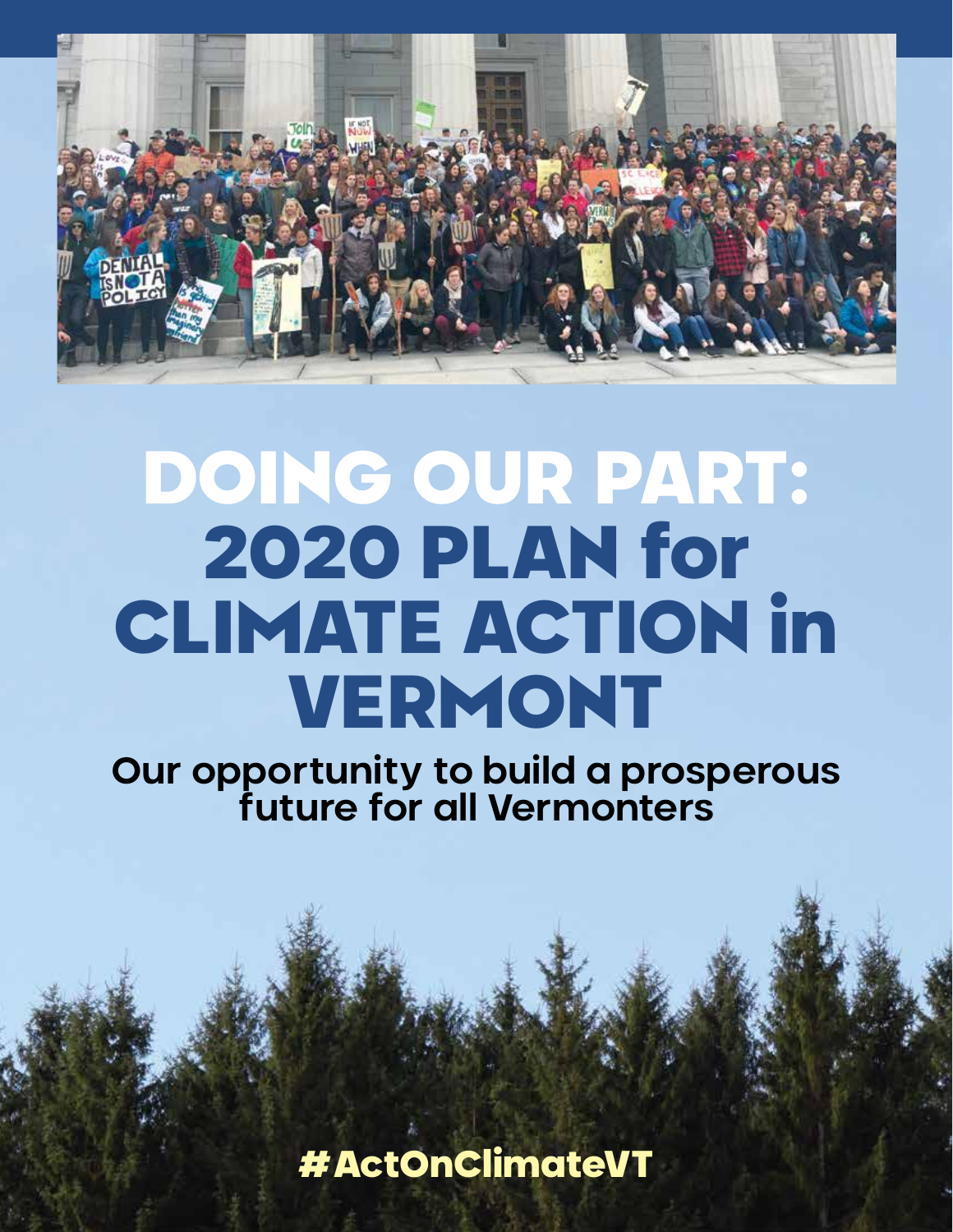## DOING OUR PART: 2020 PLAN for CLIMATE ACTION in VERMONT

**Our opportunity to build a prosperous future for all Vermonters**

ermonters know that global warming is our largest threat and climate action is our greatest opportunity. We share a responsibility to reduce the pollution that is driving global warming while strengthening our economy, pro largest threat and climate action is our greatest opportunity. We share a responsibility to reduce the pollution that is driving global warming while strengthening our economy, protecting public health, and advancing equity.

Calls for urgent action to reduce climate pollution have been issued by the world's climate scientists, all levels of government, business leaders and medical professionals, religious communities and low-income advocates, and most clearly of all, by young Vermonters who will either live with the costly consequences of a forever altered planet or prosper in a transformed energy future.

### The stakes could not be higher.

Vermonters are experiencing the intensifying, negative impacts of a warming world and these changes threaten our every pursuit. Mild winters and early springs are straining our economy, putting our farming, forestry, maple sugaring and winter sports economies at risk. More frequent and intense storms are causing flood damage, including an intense, warm 2019 Halloween rain storm which resulted in a \$5 million+ price tag for Vermonters and the fifth largest outage event in Green Mountain Power's history.

Warmer average temperatures are diminishing water quality, degrading critical wildlife habitat, and have dramatically increased the number of tick and mosquito borne diseases while invasive plant species thrive, affecting crops and forests. The public health consequences of global warming have led the

World Health Organization to declare climate change as *"the greatest threat to global health in the 21st century."*

### Advance equity by investing in our clean energy future.

The injustice of the climate crisis is that those least responsible for pollution are the most susceptible to the dangers of an unhealthy planet. Around the world and in Vermont, climate catastrophes often affect marginalized communities first and worst – as we saw when mobile home parks across the state were devastated in Tropical Storm Irene. We can protect those most vulnerable to climate change by strategically investing in clean energy solutions and public infrastructure and by harnessing the power of our natural systems both to sequester and store carbon and to foster climate resilient communities.

### We cannot afford inaction.

The extraction and combustion of oil, gas, and coal is harming the people of Vermont today, and a continued reliance on these fuels will lead to greater damage and more costly consequences in the future. There are clean, local, affordable energy solutions available now. Investing in these solutions will put Vermonters to work in 21st century clean energy jobs and retain far more of the \$1.5 billion that Vermont sends out of state every year to pay for imported fossil fuels. In doing so, we can also build on the success of existing programs we have long benefitted from, like Low Income Weatherization, and expand workforce opportunities, lower cost burdens, improve building efficiency and more.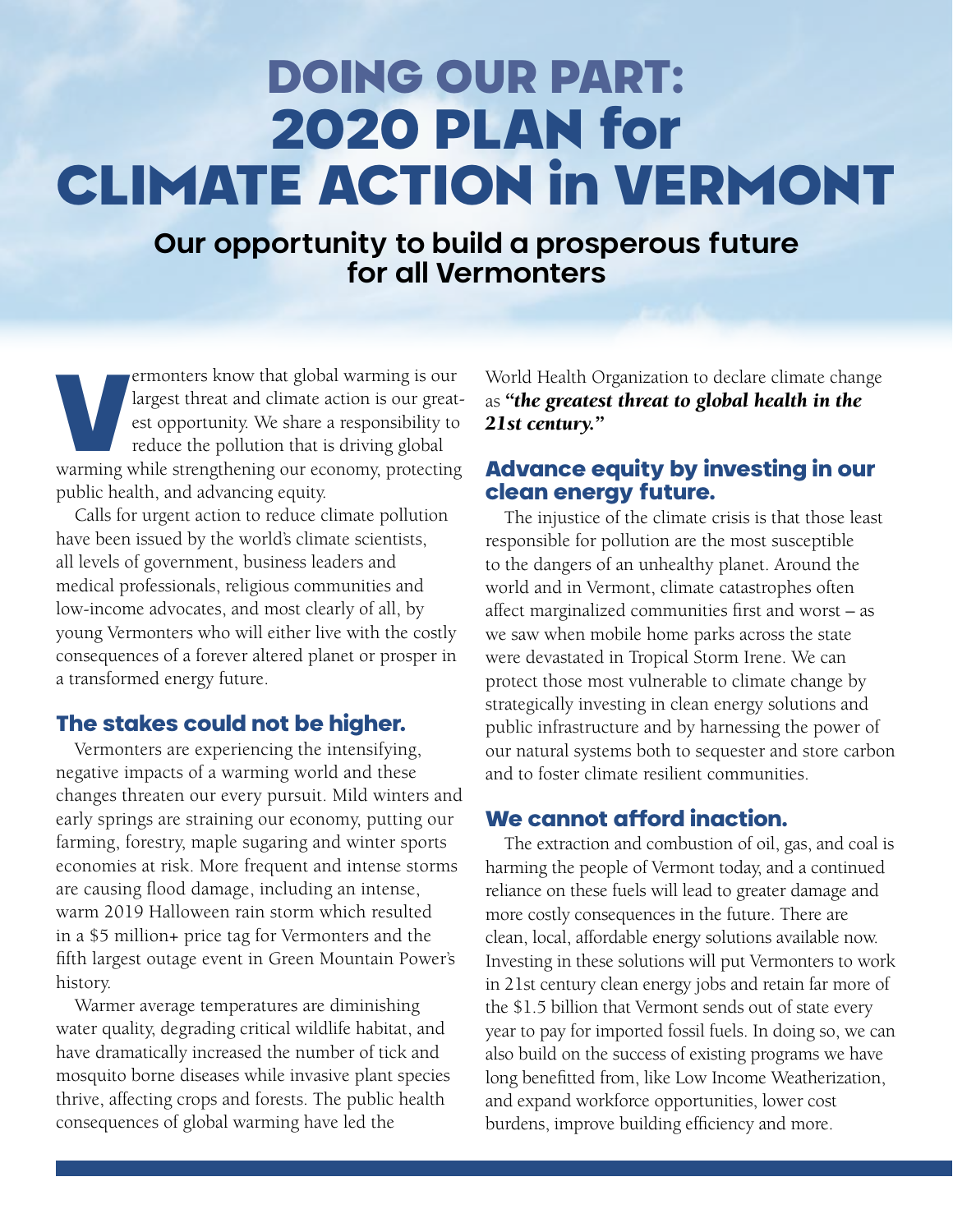

## 2020 Plan For Climate Action in Vermont:

Since 2006, Vermont has had statutory goals to cut carbon pollution and do our part to combat the global climate crisis. Instead, our greenhouse gas emissions have risen dramatically. The Legislature and Governor Scott must ensure long-overdue progress to cut Vermont's climate pollution, enacting the foundational policies outlined in the following pages in 2020.

SIGNED BY:

Audubon Vermont Capstone Community Action Cathedral Square Corporation Conservation Law Foundation Champlain Valley Office of Economic Opportunity Downstreet Housing & Community Development Lake Champlain Committee National Wildlife Federation — NE Regional Center The Nature Conservancy NeighborWorks of Western Vermont - Heat Squad Renewable Energy Vermont Rights & Democracy Sierra Club – Vermont Chapter Sunrise Movement Toxics Action Center

Twin Pines Housing Vermont Conservation Voters Vermont Affordable Housing Coalition Vermont Businesses for Social Responsibility Vermont Energy Education Program Vermont Natural Resources Council Vermont Climate and Health Alliance Vermont Interfaith Power and Light Vermont Low Income Advocacy Council Vermont Medical Society Vermont Public Interest Research Group Vermont Youth Lobby Vermont Yankee Decommissioning Alliance Windham-Windsor Housing Trust 350Vermont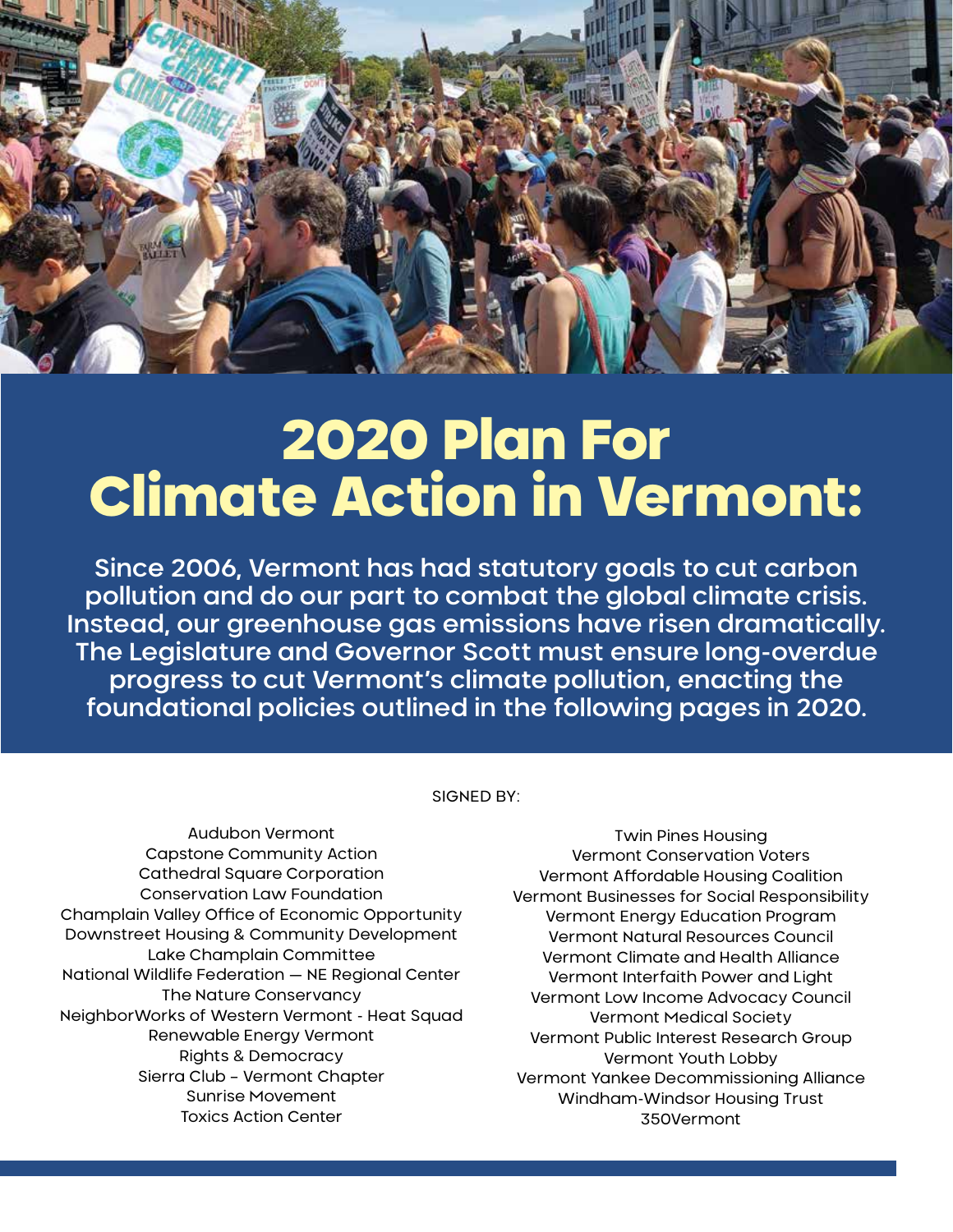## The Vermont Global Warming<br>Solutions Act

Fermont has a responsibility to do our part to cut pollution in line with what world scientists say is required to avoid the catastrophic impacts of global warming. Incremental action is insufficien and puts our economy, p is required to avoid the catastrophic impacts of global warming. Incremental action is insufficient and puts our economy, public health, and Vermonters' quality of life at risk.

The Global Warming Solutions Act will serve as the strategy and accountability framework needed to change the trajectory of our rising emissions and achieve our shared goals. This accountability framework will:

- Set Vermont on a path toward meeting our commitment to the Paris Climate Accord by 2025 and achieving net-zero carbon emissions by 2050.
- Establish binding targets, initiating a comprehensive process and requiring meaningful, stepped action to achieve those targets.
- Force the state to meet its obligations by authorizing citizen suits – only if state government fails to meet key milestones.
- Prioritize and protect low income and vulnerable Vermonters, ensuring a just transition for people from every part of the state, by ramping up investments in common sense, money-saving, carbon-shaving solutions.
- Generate economic opportunity by keeping far more of our now-exported dollars in state and putting people to work in well-paying careers in innovative fields like solar, advanced wood heat, energy efficient housing, transportation electrification and more.
- Harness the strengths of our rural landscapes and our valuable farm, forest and soil assets to go beyond 100% reduction and sequester carbon, simultaneously increasing resilience and enabling strategic adaptation.
- Leverage the commitment of other New **England states** who have taken similar actions, growing their economies and protecting public health across the region.

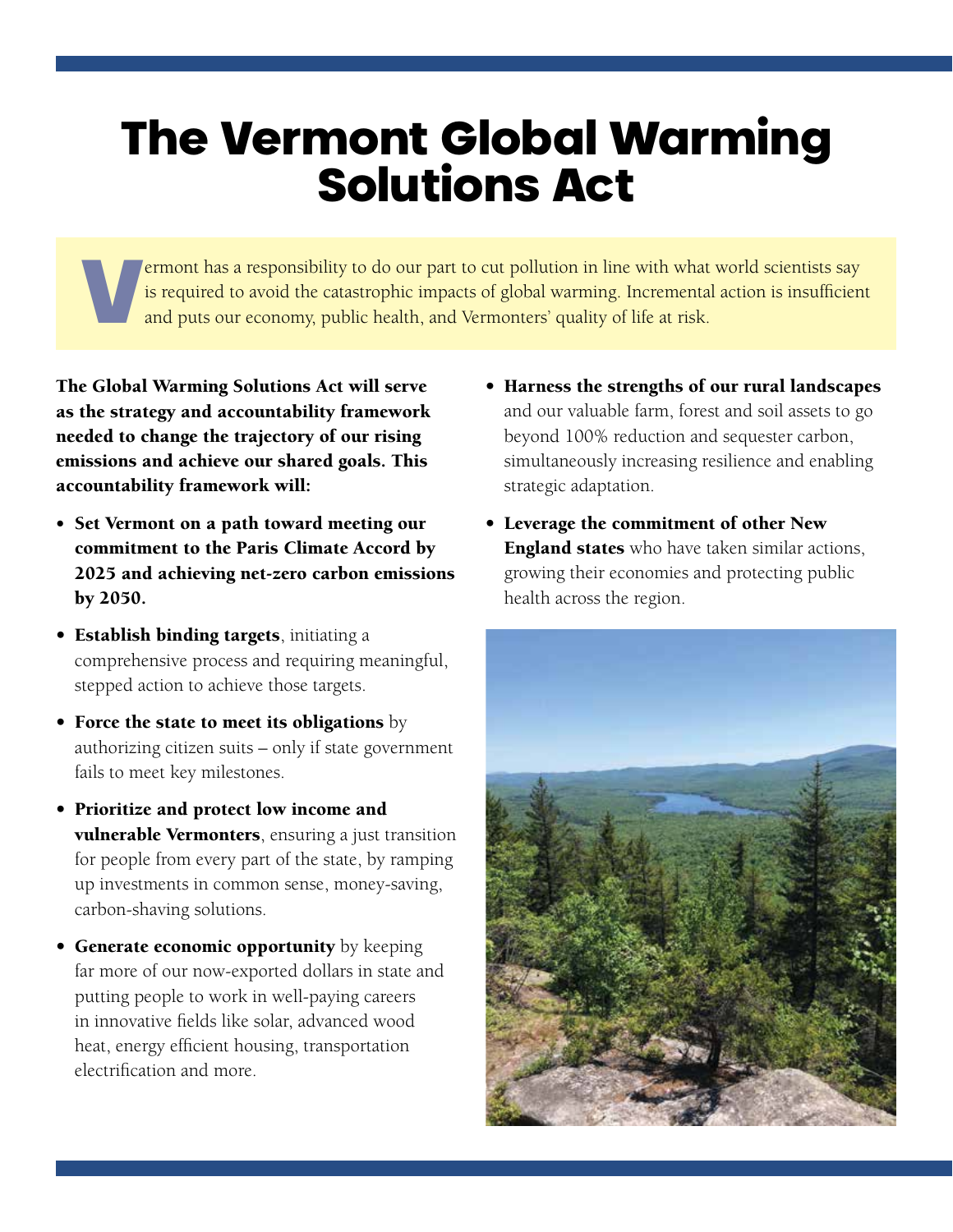### A Commitment to 100% Renewable Electricity by 2030

y increasing the pace of deploying resilient, well-sited, new renewable generation we can build<br>strong communities, keep more of the almost 80 percent of every dollar we spend on fossil fuel<br>in state, and put people to wor strong communities, keep more of the almost 80 percent of every dollar we spend on fossil fuels in state, and put people to work powering our lives with clean energy.

To fully realize the benefits of a transformed energy economy, Vermont must implement a true 100% renewable electricity standard that increases new and local renewable energy generation to:

- **Reduce fossil fuel use** by replacing costly and inefficient fossil-fueled vehicles and heating with more efficient, electric solutions powered by clean energy.
- Create climate resilient communities, increasing energy choices and improving access to innovative advanced energy technologies for all Vermonters.
- Create jobs and strengthen our local economy, spurring entrepreneurship and keeping far more money spent on imported energy in Vermont.

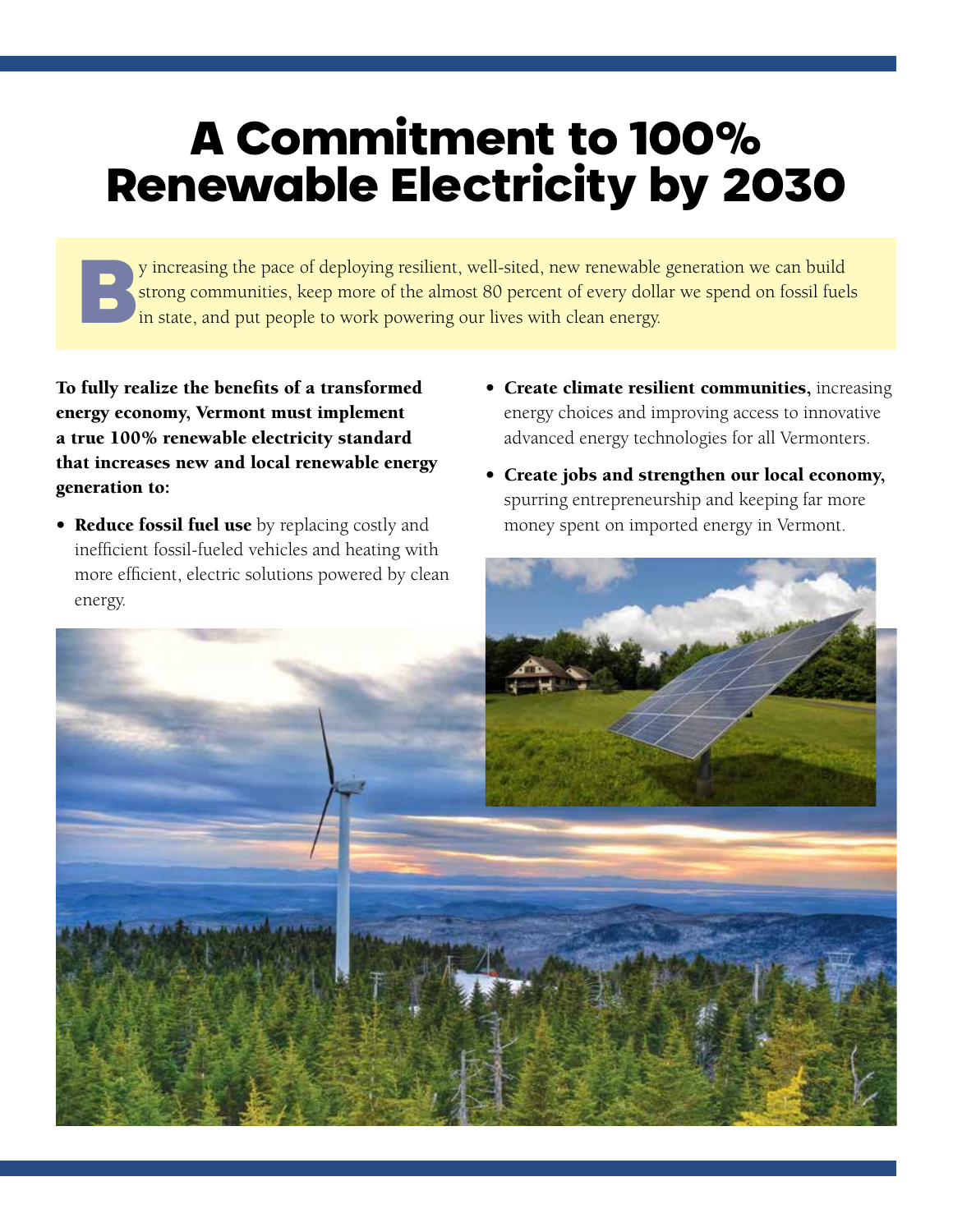### Modernize Vermont's Energy Efficiency Utilities

Today's energy challenges need modern solutions. Heating and transportation are Vermonters' biggest energy costs and the most polluting sectors of our economy. We can both reduce emissions and help those facing the highest energy cost burden by using the existing statewide infrastructure of the efficiency utilities Vermonters have invested in and benefitted from – Efficiency Vermont and Burlington Electric Department – for cleaner, more cost-effective alternatives.

Maintaining our current investment in our efficiency utilities while enabling them to focus on reducing climate pollution, rather than only cutting electricity use, will:

- Make it more affordable for Vermonters to heat our homes and businesses. We can use cleaner electricity to power efficient solutions with lower operating costs than their fossil fuel counterparts.
- Keep more money circulating in the local economy by investing in proven solutions, which will help more Vermonters stay warm, save money, and reduce pollution.
- Bring new technologies to the state to increase availability and reduce costs. From lightbulbs to cold climate heat pumps, the efficiency utilities have grown the market for efficient products. A modernized efficiency utility could expand these efforts and help grow the market to reduce costs and increase access to innovative technologies.
- Generate greater impact by sharing goals between energy efficiency and distribution utilities; making electric vehicles more affordable and expanding their availability; increasing weatherization efforts; enabling Vermonters to control when we use electricity to reduce system costs; and more.



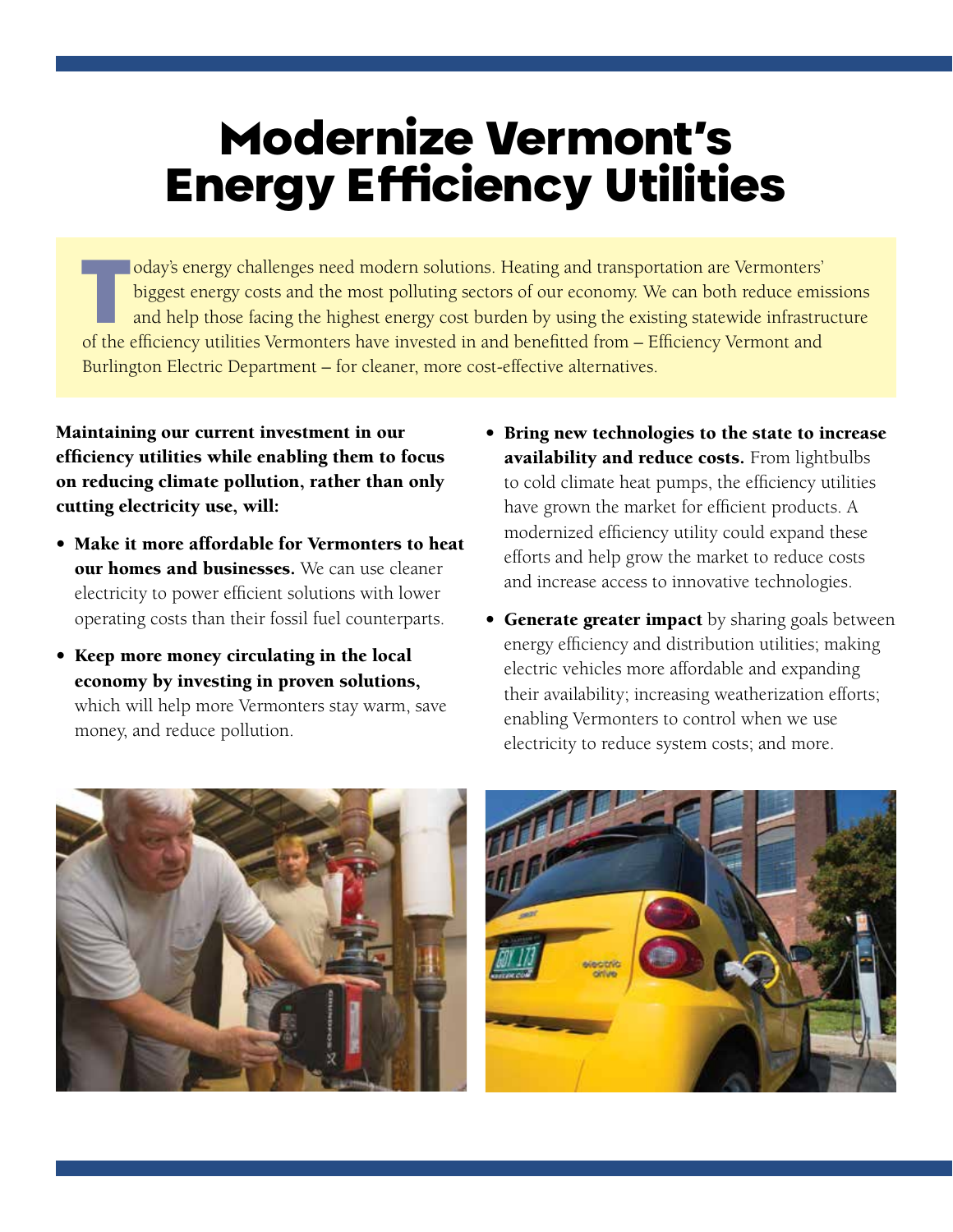# Participate in the Transportation and Climate Initiative

Vermonters will save money by moving away from fossil-fueled transportation, and with transportation fuels making up nearly half of our climate pollution, cutting their use is a critical climate action.

A little over a decade ago, under the leadership of Governor Jim Douglas, Vermont became one of the first states to join the first multistate agreement to set a cap on climate pollution – the Regional Greenhouse Gas Initiative (RGGI) – which has helped reduce pollution in the electric sector across the Northeast.

We now have the opportunity to join a similar effort with other states to reduce pollution from the transportation sector through the Transportation and Climate Initiative (TCI). The goal of TCI is developing an equitable program to generate revenue that helps all Vermonters invest in cleaner transportation alternatives, while mitigating potential financial impacts on those least able to afford them.

#### A strong, equitable Transportation and Climate Initiative will:

- Reduce carbon pollution from transportation, our most polluting sector.
- **Advance equity** by using revenues to invest in solutions for low-income and rural Vermonters, for whom transportation costs and access can be particularly burdensome.



- Transform our transportation sector by creating programs for cleaner transportation. These include electric buses, rail transit, hybrid and electric passenger vehicles, bike and pedestrian infrastructure, affordable housing in and near our community centers, and more.
- Invest in a just transition for all Vermonters, working in collaboration with states around the region to transition to a cleaner, more equitable, affordable, and efficient system.